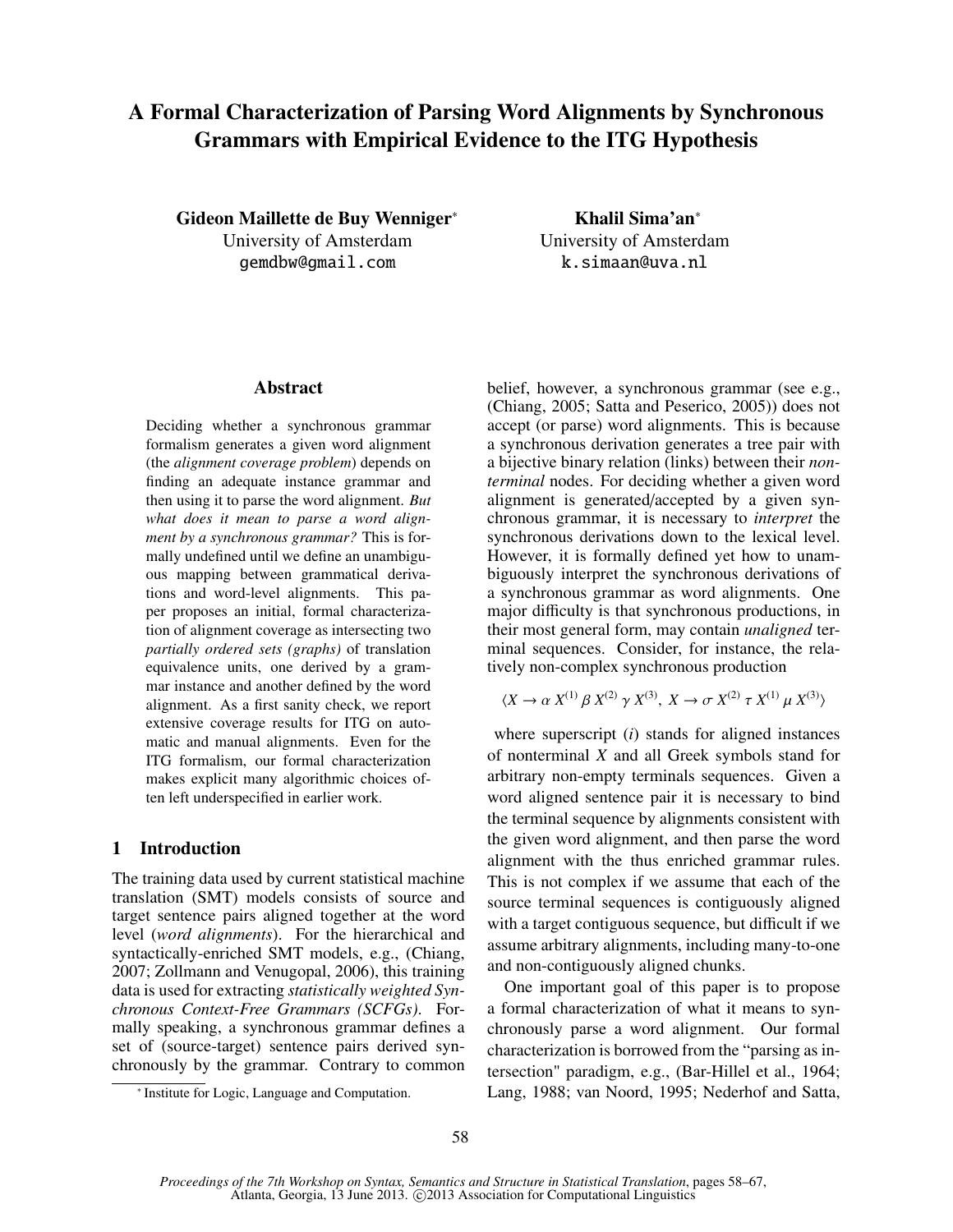2004). Conceptually, our characterization makes use of three algorithms. Firstly, parse the unaligned sentence pair with the synchronous grammar to obtain a set of synchronous derivations, i.e., trees. Secondly, interpret a word alignment as generating a set of synchronous trees representing the recursive translation equivalence relations of interest<sup>1</sup> perceived in the word alignment. And finally, *intersect* the sets of nodes in the two sets of synchronous trees to check whether the grammar can generate (parts of) the word alignment. The formal detail of each of these three steps is provided in sections 3 to 5.

We think that alignment parsing is relevant for current research because it highlights the difference between alignments in training data and alignments accepted by a synchronous grammar (learned from data). This is useful for literature on learning from word aligned parallel corpora (e.g., (Zens and Ney, 2003; DeNero et al., 2006; Blunsom et al., 2009; Cohn and Blunsom, 2009; Riesa and Marcu, 2010; Mylonakis and Sima'an, 2011; Haghighi et al., 2009; McCarley et al., 2011)). A theoretical, formalized characterization of the alignment parsing problem is likely to improve the choices made in empirical work as well. We exemplify our claims by providing yet another empirical study of the stability of the ITG hypothesis. Our study highlights some of the technical choices left implicit in preceding work as explained in the next section.

## 2 First application to the ITG hypothesis

A grammar *formalism* is a whole set/family of synchronous grammars. For example, ITG (Wu, 1997) defines a family of *inversion-transduction grammars* differing among them in the exact set of synchronous productions, terminals and non-terminals. Given a synchronous grammar *formalism* and an input word alignment, a relevant theoretical question is *whether there exists an instance synchronous grammar* that generates the word alignment exactly. We will refer to this question as the *alignment coverage* problem. In this paper we propose an approach to the alignment coverage problem using the threestep solution proposed above for parsing word alignments by arbitrary synchronous grammars.

Most current use of synchronous grammars is limited to a subclass using a pair of nonterminals, e.g., (Chiang, 2007; Zollmann and Venugopal, 2006; Mylonakis and Sima'an, 2011), thereby remaining within the confines of the ITG formalism (Wu, 1997). On the one hand, this is because of computational complexity reasons. On the other, this choice relies on existing empirical evidence of what we will call the "ITG hypothesis", freely rephrased as follows: the ITG formalism is sufficient for representing a major percentage of reorderings in translation data in general.

Although checking whether a word alignment can be generated by ITG is far simpler than for arbitrary synchronous grammars, there is a striking variation in the approaches taken in the existing literature, e.g., (Zens and Ney, 2003; Wellington et al., 2006; Søgaard and Wu, 2009; Carpuat and Wu, 2007; Søgaard and Kuhn, 2009; Søgaard, 2010). Søgaard and Wu (Søgaard and Wu, 2009) observe justifiably that the literature studying the ITG alignment coverage makes conflicting choices in method and data, and reports significantly diverging alignment coverage scores. We hypothesize here that the major conflicting choices in method (what to count and how to parse) are likely due to the absence of a well-understood, formalized method for parsing word alignments even under ITG. In this paper we apply our formal approach to the ITG case, contributing new empirical evidence concerning the ITG hypothesis.

For our empirical study we exemplify our approach by detailing an algorithm dedicated to ITG in Normal-Form (NF-ITG). While our algorithm is in essence equivalent to existing algorithms for checking binarizability of permutations, e.g.,(Wu, 1997; Huang et al., 2009), the formal foundations preceding it concern nailing down the choices made in parsing arbitrary word alignments, as opposed to (bijective) permutations. The formalization is our way to resolve some of the major points of differences in existing literature.

We report new coverage results for ITG parsing of manual as well as automatic alignments, showing the contrast between the two kinds. While the latter seems built for phrase extraction, trading-off precision for recall, the former is heavily marked with id-

<sup>&</sup>lt;sup>1</sup>The translation equivalence relations of interest may vary in kind as we will exemplify later. The known phrase pairs are merely one possible kind.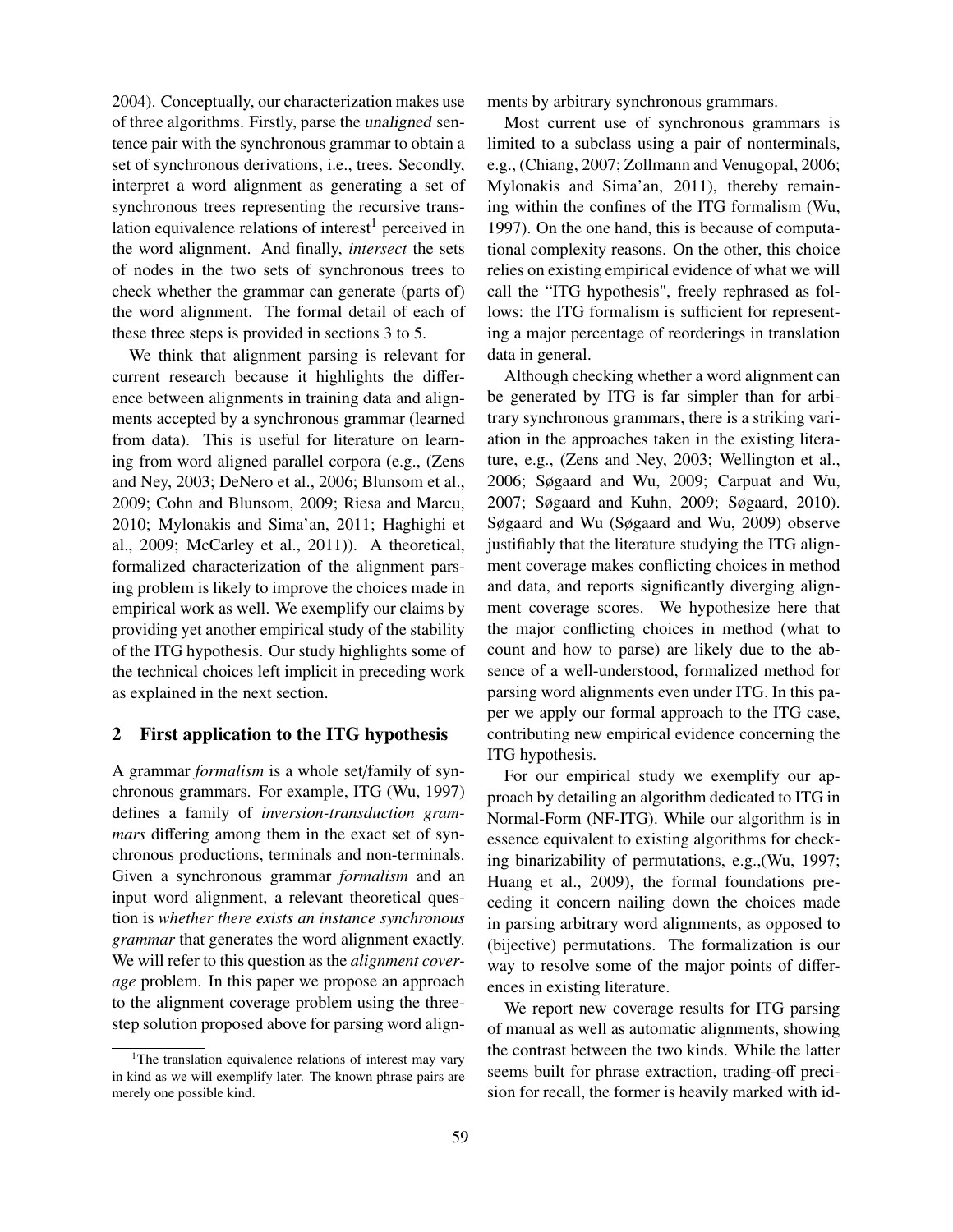iomatic expressions. Our coverage results make explicit a relevant dilemma. To hierarchically parse the current automatic word alignments *exactly*, we will need more general synchronous reordering mechanisms than ITG, with increased risk of exponential parsing algorithms (Wu, 1997; Satta and Peserico, 2005). But if we abandon these word alignments, we will face the exponential problem of learning reordering arbitrary permutations, cf. (Tromble and Eisner, 2009). Our results also exhibit the importance of explicitly defining the units of translation equivalence when studying (ITG) coverage of word alignments. The more complex the choice of translation equivalence relations, the more difficult it is to parse the word alignments.

#### 3 Translation equivalence in MT

In (Koehn et al., 2003), a translation equivalence unit (TEU) is a *phrase pair*: a pair of contiguous substrings of the source and target sentences such that the words on the one side align only with words on the other side (formal definitions next). The hierarchical phrase pairs (Chiang, 2005; Chiang, 2007) are extracted by replacing one or more sub-phrase pairs, that are contained within a phrase pair, by pairs of linked variables. This defines a subsumption relation between hierarchical phrase pairs (Zhang et al., 2008). Actual systems, e.g., (Koehn et al., 2003; Chiang, 2007) set an upperbound on length or the number of variables in the synchronous productions. For the purposes of our theoretical study, these practical limitations are irrelevant.

We give two definitions of translation equivalence for word alignments. $^{2}$  The first one makes no assumptions about the contiguity of TEUs, while the second does require them to be contiguous substrings on both sides (i.e., phrase pairs).

As usual,  $\mathbf{s} = s_1...s_m$  and  $\mathbf{t} = t_1...t_n$  are source and target sentences respectively. Let  $s_{\sigma}$  be the source word at position  $\sigma$  in s and  $t<sub>\tau</sub>$  be the target word at position  $\tau$  in **t**. An alignment link  $a \in \mathbf{a}$  in a word alignment **a** is a pair of positions  $\langle \sigma, \tau \rangle$  such that  $1 \leq$   $\sigma \leq m$  and  $1 \leq \tau \leq n$ . For the sake of brevity, we will often talk about alignments without explicitly mentioning the associated source and target words, knowing that these can be readily obtained from the pair of positions and the sentence pair  $\langle s, t \rangle$ . Given a subset  $\mathbf{a}' \subseteq \mathbf{a}$  we define  $words_{\mathbf{s}}(\mathbf{a}') = \{s_{\sigma} \mid \exists X : (\sigma, X) \in \mathbf{a}'\}$  $\langle \sigma, X \rangle \in \mathbf{a}'$  and  $words_{\mathbf{t}}(\mathbf{a}') = {\mathbf{t}_{\tau} \mid \exists X : \langle X, \tau \rangle \in \mathbf{a}'}$ .<br>Now we consider triples  $(\mathbf{s}', \mathbf{t}', \mathbf{a}')$  such that

Now we consider triples  $(s', t', a')$  such that<br> $\begin{bmatrix} a & s' = \text{words}(a') & \text{and } t' = \text{words}(a') & \text{We} \end{bmatrix}$  $\mathbf{a}' \subseteq \mathbf{a}, \mathbf{s}' = words_{\mathbf{s}}(\mathbf{a}')$  and  $\mathbf{t}' = words_{\mathbf{t}}(\mathbf{a}')$ . We define the *translation equivalence units (TEUs)* in the set  $TE(s, t, a)$  as follows:

**Definition 3.1** (s', t', a')  $\in$  **TE**(s, t, a) *iff*  $\langle \sigma, \tau \rangle \in$  a'<br>  $\Rightarrow$  (for all Y if  $\langle \sigma, Y \rangle \in$  a then  $\langle \sigma, Y \rangle \in$  a')  $\land$  (for  $\Rightarrow$  *(for all X, if*  $\langle \sigma, X \rangle \in \mathbf{a}$  *then*  $\langle \sigma, X \rangle \in \mathbf{a}'$ )  $\wedge$  *(for all X if*  $\langle X, \tau \rangle \in \mathbf{a}$  *then*  $\langle X, \tau \rangle \in \mathbf{a}'$ ) *all X, if*  $\langle X, \tau \rangle \in \mathbf{a}$  *then*  $\langle X, \tau \rangle \in \mathbf{a}'$ 

In other words, if some alignment involving source position  $\sigma$  or  $\tau$  is included in **a**', then all alignments<br>in a containing that position are in a' as well. This in a containing that position are in a' as well. This definition allows a variety of complex word alignments such as the so-called *Cross-serial Discontiguous Translation Units* and *Bonbons* (Søgaard and Wu, 2009).

We also define the subsumption relation (partial order)  $\leq_a$  as follows:

**Definition 3.2** *A TEU*  $u_2 = (s_2, t_2, a_2)$  *subsumes*  $(\leq_{\mathbf{a}})$  a TEU  $u_1 = (\mathbf{s}_1, \mathbf{t}_1, \mathbf{a}_1)$  *iff*  $\mathbf{a}_1 \subset \mathbf{a}_2$ *. The subsumption order will be represented by*  $u_1 < a$  *u<sub>2</sub>.* 

Based on the subsumption relation we can partition  $TE(s, t, a)$  into two disjoint sets : atomic  $TE_{Atom}(s, t, a)$  and composed  $TE_{Comp}(s, t, a)$ .

**Definition 3.3** *u*<sub>1</sub> ∈ **TE**(s, **t**, **a**) *is* atomic *iff*  $\exists$  *u*<sub>2</sub> ∈ **TE(s, t, a)** *such that* ( $u_2 <$ <sub>a</sub> $u_1$ ).

Now the set  $TE_{Atom}(s, t, a)$  is simply the set<br>of all atomic translation equivalents, and of all atomic translation equivalents, the set of composed translation equivalents  $TE_{\text{Comp}}(s, t, a) = (TE(s, t, a) \setminus TE_{\text{Atom}}(s, t, a)).$ 

Based on the general definition of translation equivalence, we can now give a more restricted definition that allows only contiguous translation equivalents (phrase pairs):

**Definition 3.4** ( $s', t', a'$ ) *constitutes a* contiguous<br>translation equivalent *iff*: translation equivalent *i*ff*:*

*1.*  $(\mathbf{s}', \mathbf{t}', \mathbf{a}') \in \mathbf{TE}(\mathbf{s}, \mathbf{t}, \mathbf{a})$  and

<sup>2</sup>Unaligned words tend to complicate the formalization unnecessarily. As usual we also require that unaligned words must first be grouped with aligned words adjacent to them before translation equivalence is defined for an alignment. This standard strategy allows us to informally discuss unaligned words in the following without loss of generality.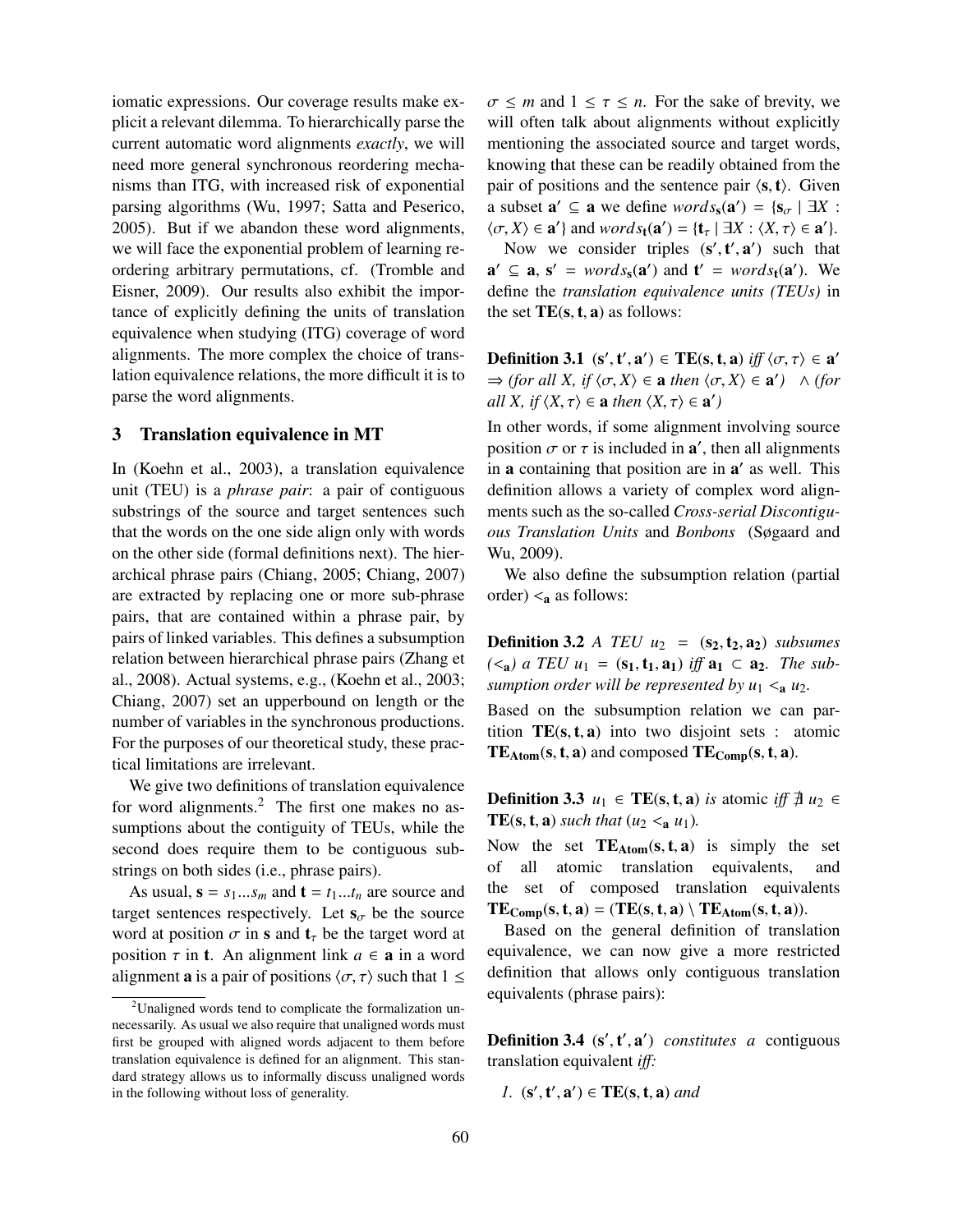# 2. Both **s'** and **t'** are contiguous substrings of **s** *and* t 0 *respectively.*

This set of translation equivalents is the unlimited set of phrase pairs known from phrase-based machine translation (Koehn et al., 2003). The relation  $\leq_a$  as well as the division into atomic and composed TEUs can straightforwardly be adapted to contiguous translation equivalents.

#### 4 Grammatical translation equivalence

The derivations of a synchronous grammar can be interpreted as deriving a partially ordered set of TEUs as well. A finite derivation  $S \rightarrow^{+} \langle s, t, a_G \rangle$ <br>of an instance grammar *G* is a finite sequence of of an instance grammar *G* is a finite sequence of term-rewritings, where at each step of the sequence a single nonterminal is rewritten using a synchronous production of *G*. The set of the finite derivations of *G* defines a language, a set of triples  $\langle s, t, a_G \rangle$ consisting of a source string of terminals s, a target string of terminals t and an alignment between their grammatical constituents. Crucially, the alignment a*<sup>G</sup>* is obtained by *recursively interpreting* the alignment relations embedded in the synchronous grammar productions in the derivation for all constituents and concerns constituent alignments (as opposed to word alignments).

Grammatical translation equivalents  $TE_G(s, t)$ A synchronous derivation  $S \rightarrow^{+} \langle s, t, a_G \rangle$  can be viewed as a deductive proof that  $\langle s, t, a_G \rangle$  is a *gram*viewed as a deductive proof that  $\langle s, t, a_G \rangle$  is a *grammatical* translation equivalence unit (grammatical TEU). Along the way, a derivation also proves other *constituent-level* (sub-sentential) units as TEUs.

We define a *sub-sentential* grammatical TEU of  $\langle$ **s**, **t**, **a**<sub>*G*</sub> $\rangle$  to consist of a triple  $\langle$ **s**<sub>*x*</sub>, **t**<sub>*x*</sub>, **a**<sub>*x*</sub> $\rangle$ , where **s**<sub>*x*</sub> and  $t_x$  are two *subsequences*<sup>3</sup> (of **s** and **t** respectively), derived synchronously from the same con-

<sup>3</sup>A subsequence of a string is a subset of the word-position pairs that preserves the order but do not necessarily constitute contiguous substrings.



Figure 2: Alignment with both contiguous and discontiguous TEUs (example from Europarl En-Ne).

stituent *X* in some non-empty "tail" of a derivation  $S \rightarrow^{+} \langle s, t, a_G \rangle$ ; importantly, by the workings of *G*, the alignment **a**  $\subset \Omega$  *G* fulfills the requirement that a the alignment  $\mathbf{a}_x \subseteq \mathbf{a}_G$  fulfills the requirement that a word in  $s_x$  or in  $t_x$  is linked to another by  $a_G$  iff it is also linked that way by  $a_x$  (i.e., no alignments start out from terminals in  $s_x$  or  $t_x$  and link to terminals outside them). We will denote with  $TE_G(s, t)$  the *set of all grammatical TEUs* for the sentence pair  $\langle s, t \rangle$ derived by *G*.

**Subsumption relation**  $\lt_{G(s,t)}$  Besides deriving TEUs, a derivation also shows *how* the different TEUs *compose* together into larger TEUs according to the grammar. We are interested in the *subsumption relation*: one grammatical TEU/constituent  $(u_1)$ subsumes another  $(u_2)$  (written  $u_2 <_{G(s,t)} u_1$ ) iff the latter  $(u_2)$  is derived within a finite derivation of the former  $(u_1)$ .<sup>4</sup>

The set of grammatical TEUs for a finite set of derivations for a given sentence pair is the union of the sets defined for the individual derivations. Similarly, the relation between TEU's for a set of derivations is defined as the union of the individual relations.

#### 5 Alignment coverage by intersection

Let a word aligned sentence pair  $\langle s, t, a \rangle$  be given, and let us assume that we have a definition of an ordered set  $TE(s, t, a)$  with partial order  $\leq_a$ . We will say that a *grammar formalism covers* a iff there exists an instance grammar *G* that fulfills two intersection equations simultaneously:<sup>5</sup>

(1) 
$$
TE(s, t, a) \cap TE_G(s, t) = TE(s, t, a)
$$

$$
(2) \ \ <_{a} \cap <_{G(s,t)} = <_{a}
$$

In the second equation, the intersection of partial orders is based on the standard view that these are in essence also sets of ordered pairs. In practice, it is sufficient to implement an algorithm that shows

<sup>&</sup>lt;sup>4</sup>Note that we define this relation exhaustively thereby defining the set of paths in synchronous trees derived by the grammar for  $\langle s, t \rangle$ . Hence, the subsumption relation can be seen to define a forest of synchronous trees.

<sup>5</sup> In this work we have restricted this definition to full coverage (i.e., subset) version but it is imaginable that other measures can be based on the cardinality (size) of the intersection in terms of covered TEUs, in following of measures found in (Søgaard and Kuhn, 2009; Søgaard and Wu, 2009). We leave this to future work.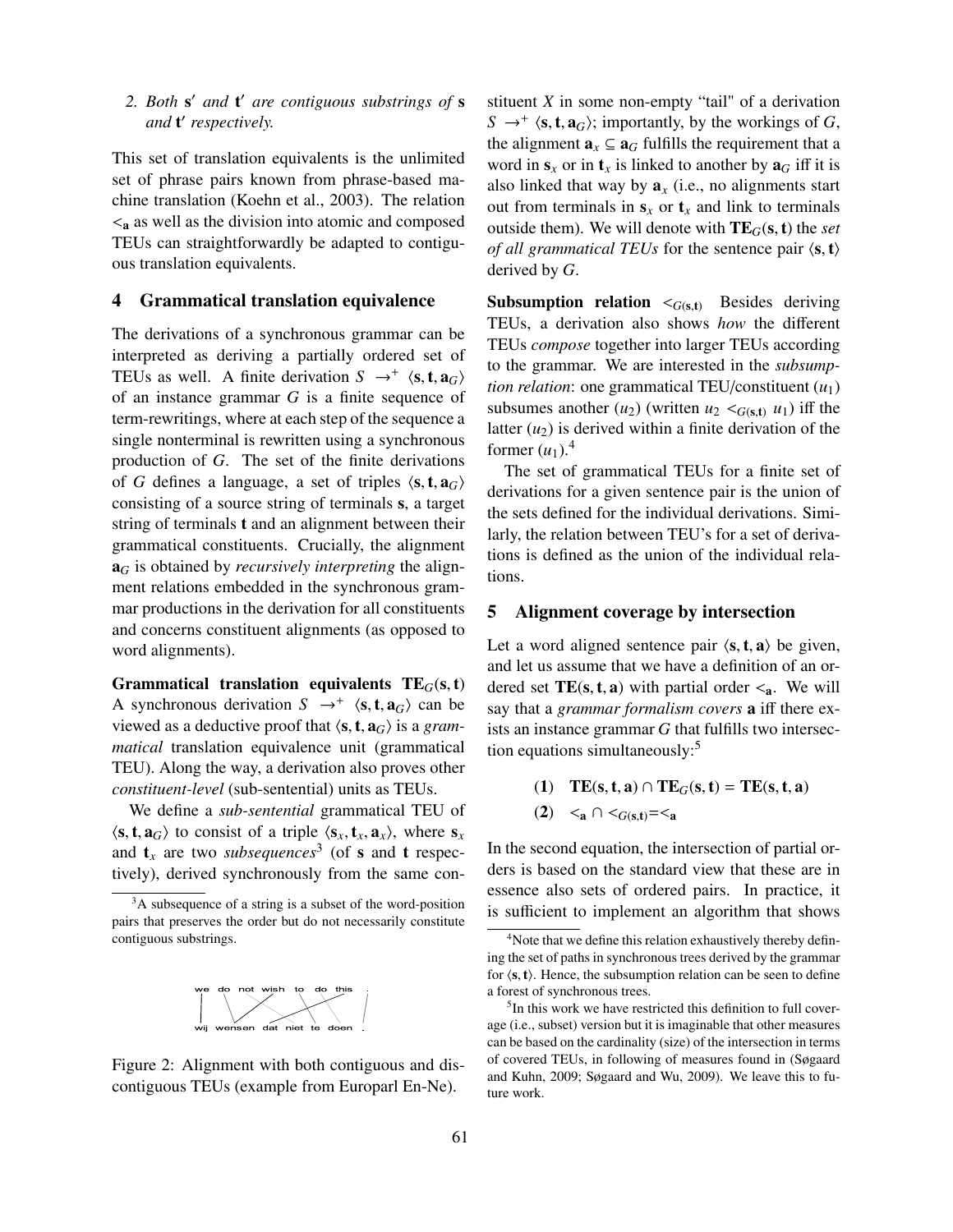

Figure 1: Alignment with only contiguous TEUs (example from LREC En-Fr).

that *G derives every TEU* in  $TE(s, t, a)$ , and that the subsumption relation  $\leq_a$  between TEUs in a must be realized by the derivations of *G* that derive  $TE(s, t, a)$ . In effect, this way every TEU that subsumes other TEUs must be derived recursively, while the minimal, atomic units (not subsuming any others) must be derived using the lexical productions (endowed with internal word alignments) of NF-ITG. Again, the rationale behind this choice is that the atomic units constitute fixed translation expressions (idiomatic TEUs) which cannot be composed from other TEUs, and hence belong in the lexicon. We will exhibit coverage algorithms for doing so for NF-ITG for the two kinds of semantic interpretations of word alignments.

A note on dedicated instances of NF-ITG Given a translation equivalence definition over word alignments TE(s, <sup>t</sup>, <sup>a</sup>), the lexical productions for a *dedicated* instance of NF-ITG are defined<sup>6</sup> by the set  ${X \rightarrow u \mid u \in \text{TE}_{\text{Atom}}(s, t, a)}$ . This means that the lexical productions have atomic TEUs at the righthand side including alignments between the words of the source and target terminals. In the sequel, we will only talk about dedicated instances of NF-ITG and hence we will not explicitly repeat this every time.

Given two grammatical TEUs  $u_1$  and  $u_2$ , an NF-ITG instance allows their concatenation either in monotone  $\Box$  or inverted  $\Diamond$  order iff they are adjacent on the source and target sides. This fact implies that for every composed translation equivalent  $u \in \text{TE}(s, t, a)$  we can check whether it is derivable by a dedicated NF-ITG instance by checking whether it recursively decomposes into adjacent pairs of TEUs down to the atomic TEUs level. Note that by doing so, we are also implicitly checking

whether the subsumption order between the TEUs in  $TE(s, t, a)$  is realized by the grammatical derivation (i.e,  $\langle G(s,t) \rangle \leq \langle s \rangle$ ). Formally, an aligned sentence pair  $\langle s, t, a \rangle$  is split into a pair of TEUs  $\langle s_1, t_1, a_1 \rangle$ and  $\langle s_2, t_2, a_2 \rangle$  that can be composed back using the [] and <> productions. If such a split exists, the splitting is conducted recursively for each of  $\langle s_1, t_1, a_1 \rangle$  and  $\langle s_2, t_2, a_2 \rangle$  until both are atomic TEUs in  $TE(s, t, a)$ . This recursive splitting is the check of *binarizability* and an algorithm is described in (Huang et al., 2009).

#### 6 A simple algorithm for ITG

We exemplify the grammatical coverage for (normal form) ITG by employing a standard tabular algorithm based on CYK (Younger, 1967). The algorithm works in two phases creating a chart containing TEUs with associated inferences. In the initialization phase (Algorithm 1), for all source spans that correspond to translation equivalents and which have no smaller translation equivalents they contain, *atomic translation equivalents* are added as atomic inferences to the chart. In the second phase, based on the atomic inferences, the simple rules of NF-ITG are applied to add inferences for increasingly larger chart entries. An inference is added (Algorithms 2 and 3) iff a chart entry can be split into two sub-entries for which inferences already exist, and furthermore the union of the sets of target positions for those two entries form a consecutive range.<sup>7</sup> The *addMonotoneInference* and *addInvertedInference* in Algorithm 3 mark the composit inferences by monotone and inverted productions respectively.

<sup>6</sup>Unaligned words add one wrinkle in this scheme: informally, we consider a TEU *u* formed by attaching unaligned words to an atomic TEU also as atomic iff *u* is absolutely needed to cover the aligned sentence pair.

 $7$ We are not treating unaligned words formally here. For unaligned source and target words, we have to generate the different inferences corresponding to different groupings with their neighboring aligned words. Using pre-processing we set aside the unaligned words, then parse the remaining word alignment fully. After parsing, by post-processing, we introduce in the parse table atomic TEUs that include the unaligned words.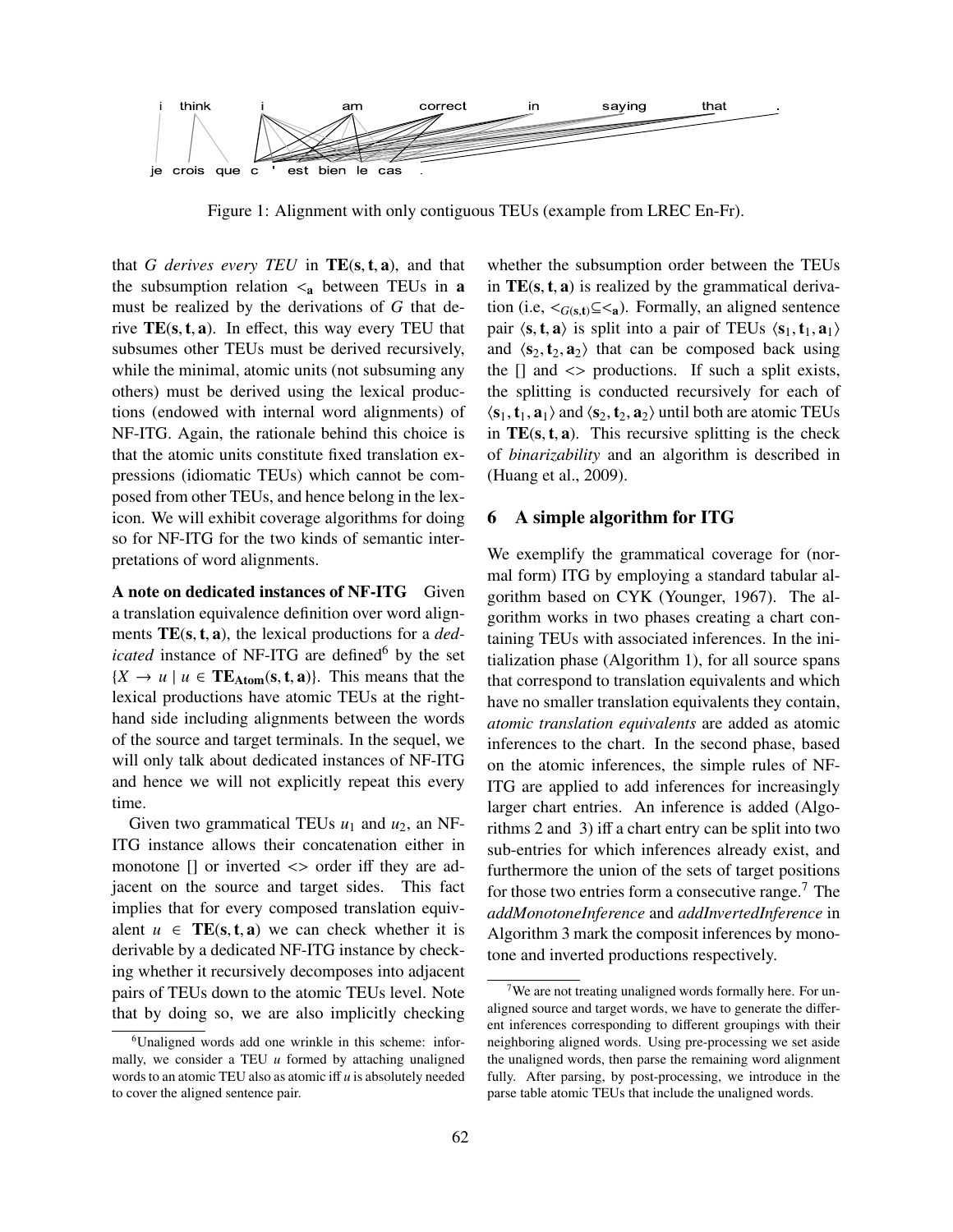InitializeChart Input :  $\langle s, t, a \rangle$ Output: Initialized chart for atomic units

```
for spanLength \leftarrow 2 to n do
```
for  $i \leftarrow 0$  to  $n$  – *spanLength* + 1 do  $j \leftarrow i + spanLength - 1$  $\mathbf{u} \leftarrow \{ \langle X, Y \rangle : X \in \{i...j\} \}$ if  $(u \in TE_{Atom}(s, t, a))$  then *addAtomicIn f erence*(*chart*[*i*][*j*], <sup>u</sup>) end end

#### end

Algorithm 1: Algorithm that initializes the Chart with atomic sub-sentential TEUs. In order to be atomic, a TEU may not contain smaller TEUs that consist of a proper subset of the alignments (and associated words) of the TEU.

ComputeTEUsNFITG Input :  $\langle s, t, a \rangle$ Output: TRUE/FALSE for coverage

#### InitializeChart(chart)

```
for spanLength \leftarrow 2 to n do
     for i \leftarrow 0 to n – spanLength + 1 do
           j \leftarrow i + spanLength - 1if chart[i][j] \in TE(s, t, a) then
            continue
           end
           for splitPoint \leftarrow i + 1 to j do
                 \mathbf{a}' \leftarrow \left(\text{chart}[i][k-1] \cup \text{chart}[k][j]\right)if (chart[i][k-1] \in \mathbf{TE}(\mathbf{s}, \mathbf{t}, \mathbf{a})) \wedge(chart[k][j] ∈ TE(s, t, a)) ∧(\mathbf{a}' \in \mathbf{TE}(\mathbf{s}, \mathbf{t}, \mathbf{a})) then<br>
\downarrow addTEU(chart i
                       addT EU(chart, i, j, k, a
0
)
                end
           end
     end
     if (chart[0][n-1] ≠ ∅) then
      return TRUE
     else
       return FALSE
     end
```
#### end

Algorithm 2: Algorithm that incrementally builds composite TEUs using only the rules allowed by NF-ITG

addTEU Input : chart - the chart i,j,k - the lower, upper and split point indices a' - the TEU to be added Output: chart with TEU a' added in the intended entry if  $Max_{Y_i}({Y_i : \langle X_s, Y_t \rangle \in chart[i][k-1]})$ <br>  $\leq Max_i({Y_i : \langle Y, Y \rangle \in chart[k][i])}$  then

 $\langle Max_{Y_t}(\{Y_t : \langle X_s, Y_t \rangle \in chart[k][j]\})$  then<br>  $\downarrow$  addMonotoneIn ference(chart[*i*][ *i*] a *addMonotoneIn f erence*(*chart*[*i*][*j*], <sup>a</sup> 0 ) else *addInvertedIn f erence*(*chart*[*i*][*j*], <sup>a</sup> 0 )  $\mathbb{R}$ 

#### end

Algorithm 3: Algorithm that adds a TEU and associated Inference to the chart

## 7 Experiments

Data Sets We use manually and automatically aligned corpora. Manually aligned corpora come from two datasets. The first (Graça et al., 2008) consists of six language pairs: Portuguese– English, Portuguese–French, Portuguese–Spanish, English–Spanish, English–French and French– Spanish. These datasets contain 100 sentence pairs each and distinguish *Sure* and *Possible* alignments. Following (Søgaard and Kuhn, 2009), we treat these two equally. The second manually aligned dataset (Padó and Lapata, 2006) contains 987 sentence pairs from the English-German part of Europarl annotated using the Blinker guidelines (Melamed, 1998). The automatically aligned data comes from Europarl (Koehn, 2005) in three language pairs (English– Dutch, English–French and English–German). The corpora are automatically aligned using GIZA++ (Och and Ney, 2003) in combination with the growdiag-final-and heuristic. With sentence length cutoff 40 on both sides these contain respectively 945k, 949k and 995k sentence pairs.

Grammatical Coverage (GC) is defined as the percentage word alignments (sentence pairs) in a parallel corpus that can be covered by an instance of the grammar (NF-ITG) (cf. Section 5). Clearly, GC depends on the chosen semantic interpretation of word alignments: contiguous TE's (phrase pairs) or discontiguous TE's.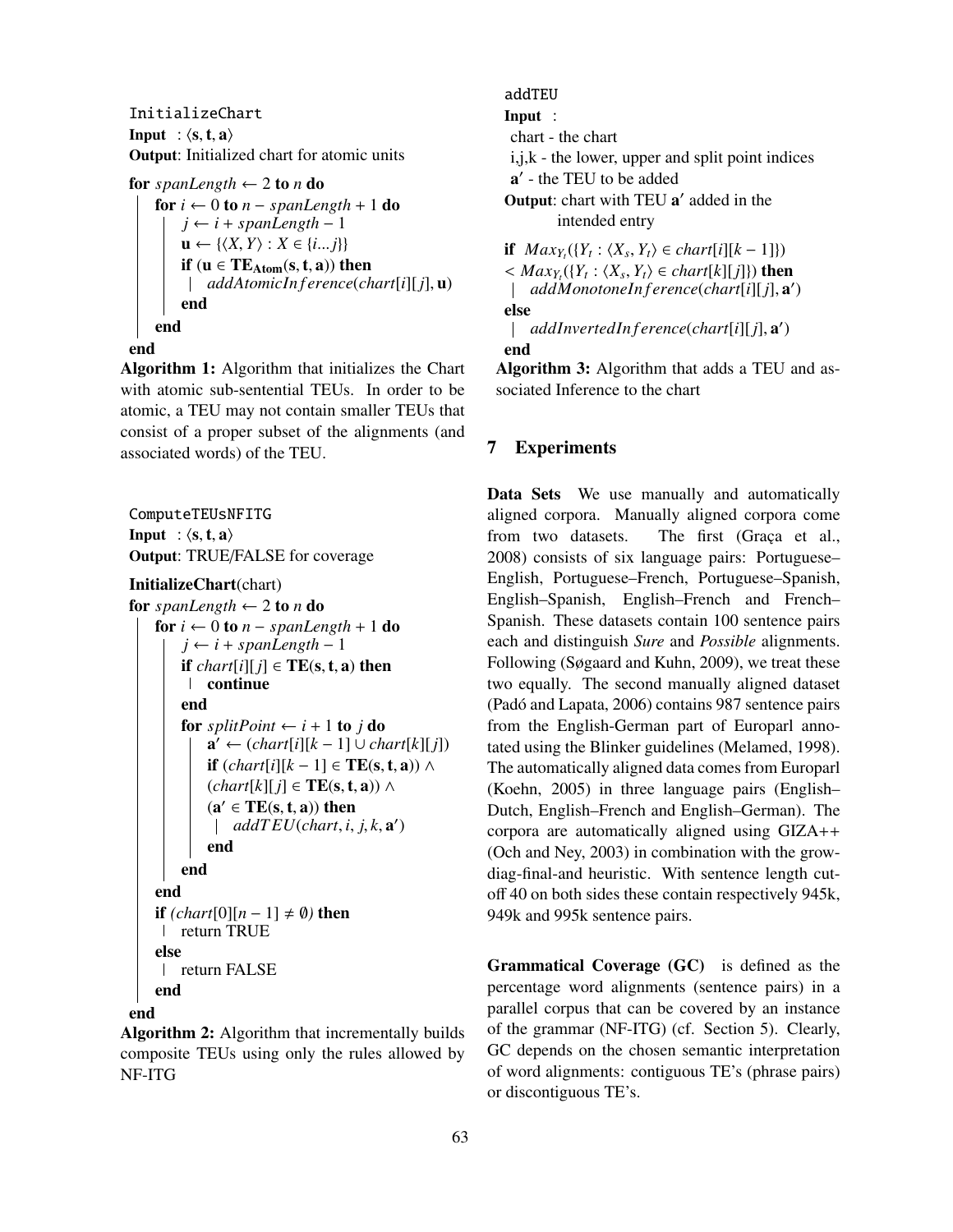| <b>Alignments Set</b>                 | GC contiguous TEs | GC discontiguous TEs |
|---------------------------------------|-------------------|----------------------|
| Hand aligned corpora                  |                   |                      |
| English-French                        | 76.0              | 75.0                 |
| English-Portuguese                    | 78.0              | 78.0                 |
| English-Spanish                       | 83.0              | 83.0                 |
| Portuguese-French                     | 78.0              | 74.0                 |
| Portuguese-Spanish                    | 91.0              | 91.0                 |
| Spanish-French                        | 79.0              | 74.0                 |
| <b>LREC Corpora Average</b>           | $80.83 \pm 5.49$  | $79.17 \pm 6.74$     |
| English-German                        | 45.427            | 45.325               |
| <b>Automatically aligned Corpora</b>  |                   |                      |
| English-Dutch                         | 45.533            | 43.57                |
| English-French                        | 52.84             | 49.95                |
| English-German                        | 45.59             | 43.72                |
| Automatically aligned corpora average | $47.99 \pm 4.20$  | $45.75 \pm 3.64$     |

Table 1: The grammatical coverage (GC) of NF-ITG for different corpora dependent on the interpretation of word alignments: contiguous Translation Equivalence or discontiguous Translation Equivalence

Results Table 1 shows the Grammatical Coverage (GC) of NF-ITG for the different corpora dependent on the two alternative definitions of *translation equivalence*. The first thing to notice is that there is just a small difference between the Grammatical Coverage scores for these two definitions. The difference is in the order of a few percentage points, the largest difference is seen for Portuguese–French (79% v.s 74% Grammatical Coverage), for some language pairs there is no difference. For the automatically aligned corpora the absolute difference is on average about 2%. We attribute this to the fact that there are only very few discontiguous TEUs that can be covered by NF-ITG in this data.

The second thing to notice is that the scores are much higher for the corpora from the LREC dataset than they are for the manually aligned English– German corpus. The approximately double source and target length of the manually aligned English– German corpus, in combination with somewhat less dense alignments makes this corpus much harder than the LREC corpora. Intuitively, one would expect that more alignment links make alignments more complicated. This turns out to not always be the case. Further inspection of the LREC alignments also shows that these alignments often consist of parts that are *completely linked*. Such completely linked parts are by definition treated as atomic TEUs, which could make the alignments look simpler. This contrasts with the situation in the manually aligned English–German corpus where on average less alignment links exist per word. Examples 1 and 2 show that dense alignments can be simpler than less dense ones. This is because sometimes the density implies idiomatic TEUs which leads to rather flat lexical productions. We think that idiomatic TEUs reasonably belong in the lexicon.

When we look at the results for the automatically aligned corpora at the lowest rows in the table, we see that these are comparable to the results for the manually aligned English–German corpus (and much lower than the results for the LREC corpora). This could be explained by the fact that the manually aligned English–German is not only Europarl data, but possibly also because the manual alignments themselves were obtained by initialization with the GIZA++ alignments. In any case, the manually and automatically acquired alignments for this data are not too different from the perspective of NF-ITG. Further differences might exist if we would employ another class of grammars, e.g., full SCFGs.

One the one hand, we find that manual alignments are well but not fully covered by NF-ITG. On the other, the automatic alignments are not covered well but NF-ITG. This suggests that these automatic alignments are difficult to cover by NF-ITG, and the reason could be that these alignments are built heuristically by trading precision for recall cf.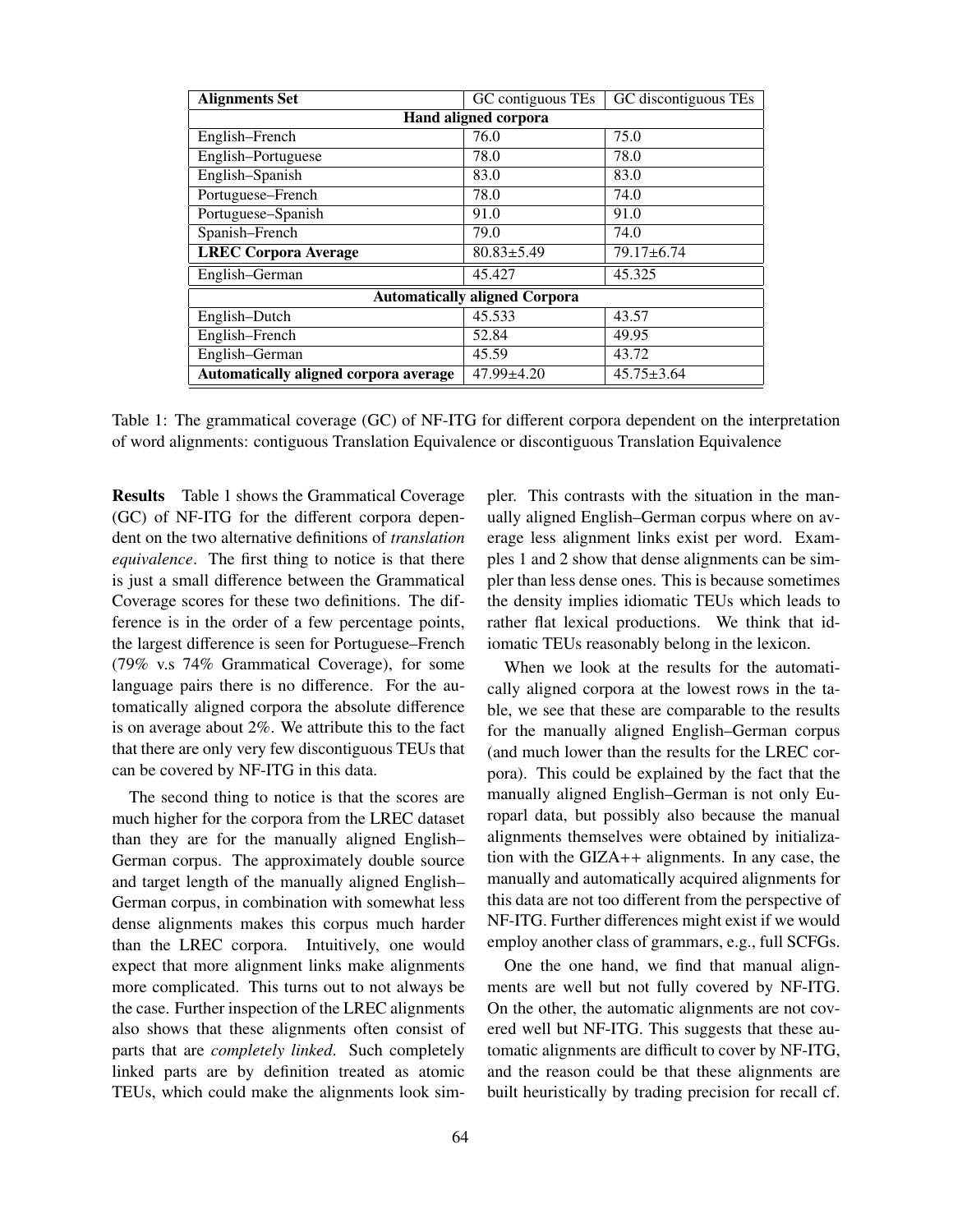(Och and Ney, 2003). Sogaard (Søgaard, 2010) reports that full ITG provides a few percentage points gains over NF-ITG.

Overall, we find that our results for the LREC data are far higher Sogaard's (Søgaard, 2010) results but lower than the upperbounds of (Søgaard and Wu, 2009). A similar observation holds for the English– German manually aligned EuroParl data, albeit the maximum length (15) used in (Søgaard and Wu, 2009; Søgaard, 2010) is different from ours (40). We attribute the difference between our results and Sogaard's approach to our choice to adopt lexical productions of NF-ITG that contain own internal alignments (the detailed version) and determined by the atomic TEUs of the word alignment. Our results differ substantially from (Søgaard and Wu, 2009) who report upperbounds (indeed our results still fall within these upperbounds for the LREC data).

## 8 Related Work

The array of work described in (Zens and Ney, 2003; Wellington et al., 2006; Søgaard and Wu, 2009; Søgaard and Kuhn, 2009; Søgaard, 2010) concentrates on methods for calculating *upperbounds* on the alignment coverage for all ITGs, including NF-ITG. Interestingly, these upperbounds are determined by *filtering*/*excluding complex alignment phenomena* known formally to be beyond (NF-)ITG. None of these earlier efforts discussed explicitly the dilemmas of instantiating a grammar formalism or how to formally parse word alignments.

The work in (Zens and Ney, 2003; Søgaard and Wu, 2009), defining and counting TEUs, provides a far tighter upperbound than (Wellington et al., 2006), who use the disjunctive interpretation of word alignments, interpreting multiple alignment links of the same word as alternatives. We adopt the conjunctive interpretation of word alignments like a majority of work in MT, e.g., (Ayan and Dorr, 2006; Fox, 2002; Søgaard and Wu, 2009; Søgaard, 2010).

In deviation from earlier work, the work in (Søgaard and Kuhn, 2009; Søgaard and Wu, 2009; Søgaard, 2010) discusses TEUs defined over word alignments explicitly, and defines evaluation metrics based on TEUs. In particular, Sogaard (Søgaard, 2010) writes that he employs "a more aggressive search" for TEUs than earlier work, thereby leading to far tighter upperbounds on hand aligned data. Our results seem to back this claim but, unfortunately, we could not pin down the formal details of his procedure.

More remotely related, the work described in (Huang et al., 2009) presents a binarization algorithm for productions of an SCFG instance (as opposed to formalism). Although somewhat related, this is different from checking whether there exists an NF-ITG instance (which has to be determined) that covers a word alignment.

In contrast with earlier work, we present the alignment coverage problem as an intersection of two partially ordered sets (graphs). The partial order over TEUs as well as the formal definition of parsing as intersection in this work are novel elements, making explicit the view of word alignments as automata generating partially order sets.

#### 9 Conclusions

In this paper we provide a formal characterization for the problem of determining the coverage of a word alignment by a given grammar formalism as the intersection of two partially ordered sets. These partially ordered set of TEUs can be formalized in terms of hyper-graphs implementing forests (packed synchronous trees), and the coverage as the intersection between sets of synchronous trees generalizing the trees of (Zhang et al., 2008).

Practical explorations of our findings for the benefit of models of learning reordering are underway. In future work we would like to investigate the extension of this work to other limited subsets of SCFGs. We will also investigate the possibility of devising ITGs with explicit links between terminal symbols in the productions, exploring different kinds of linking.

Acknowledgements We thank reviewers for their helpful comments, and thank Mark-Jan Nederhof for illuminating discussions on parsing as intersection. This work is supported by The Netherlands Organization for Scientific Research (NWO) under grant nr. 612.066.929.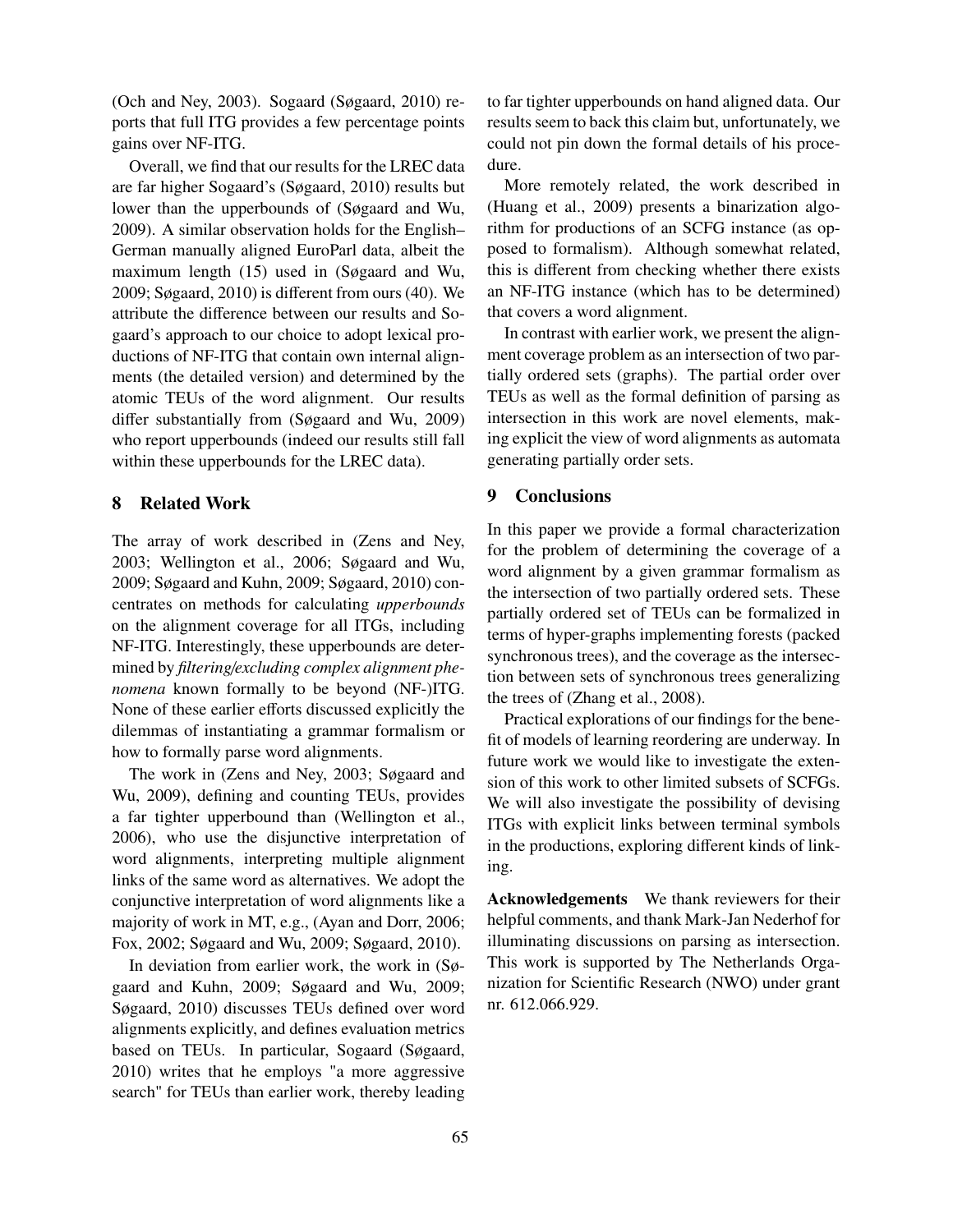#### References

- Nacip Ayan and Bonnie Dorr. 2006. Going beyond AER: an extensive analysis of word alignments and their impact on MT. In *Proc. of the 21st International Conference on Computational Linguistics and the 44th Annual Meeting of the ACL*, pages 9–16, Morristown, NJ, USA.
- Yehoshua Bar-Hillel, Micha Perles, and Eli Shamir. 1964. On formal properties of simple phrase structure grammars. In Y. Bar-Hillel, editor, *Language and Information: Selected Essays on their Theory and Application*, chapter 9, pages 116–150. Addison-Wesley, Reading, Massachusetts.
- Phil Blunsom, Trevor Cohn, Chris Dyer, and Miles Osborne. 2009. A gibbs sampler for phrasal synchronous grammar induction. In *ACL*/*AFNLP*, pages 782–790.
- Marine Carpuat and Dekai Wu. 2007. Improving statistical machine translation using word sense disambiguation. In *Proc. of the Joint Conference on Empirical Methods in Natural Language Processing and Computational Natural Language Learning (EMNLP-CoNLL 2007)*, page 61–72.
- David Chiang. 2005. A hierarchical phrase-based model for statistical machine translation. In *Proceedings of the 43rd Annual Meeting of the ACL*, pages 263–270, June.
- David Chiang. 2007. Hierarchical phrase-based translation. *Computational Linguistics*, 33(2):201–228.
- Trevor Cohn and Phil Blunsom. 2009. A bayesian model of syntax-directed tree to string grammar induction. In *EMNLP*, pages 352–361.
- John DeNero, Daniel Gillick, James Zhang, and Dan Klein. 2006. Why generative phrase models underperform surface heuristics. In *Proceedings of the workshop on SMT*, pages 31–38.
- Heidi J. Fox. 2002. Phrasal cohesion and statistical machine translation. In *Proceedings of the ACL-02 conference on Empirical methods in natural language processing - Volume 10*, Proceedings of EMNLP, pages 304–311, Stroudsburg, PA, USA. Association for Computational Linguistics.
- Joao Gra˛ca, Joana Pardal, Luísa Coheur, and Diamantino Caseiro. 2008. Building a golden collection of parallel multi-language word alignment. In *LREC'08*, Marrakech, Morocco. European Language Resources Association (ELRA).
- Aria Haghighi, John Blitzer, John DeNero, and Dan Klein. 2009. Better word alignments with supervised itg models. In *Proceedings of the Joint Conference of the 47th Annual Meeting of the ACL and the 4th International Joint Conference on Natural Language Processing of the AFNLP*, pages 923–931, Suntec, Singapore, August. Association for Computational Linguistics.
- Liang Huang, Hao Zhang, Daniel Gildea, and Kevin Knight. 2009. Binarization of synchronous context-free grammars. *Computational Linguistics*, 35(4):559–595.
- Philipp Koehn, Franz Josef Och, and Daniel Marcu. 2003. Statistical phrase-based translation. In *Proc. of the Human Language Technology Conference, HLT-NAACL*, May.
- Philipp Koehn. 2005. Europarl: A parallel corpus for statistical machine translation. In *Proc. of MT Summit*.
- Bernard Lang. 1988. Parsing incomplete sentences. In *Proceedings of COLING*, pages 365–371.
- J. Scott McCarley, Abraham Ittycheriah, Salim Roukos, Bing Xiang, and Jian-Ming Xu. 2011. A correction model for word alignments. In *Proceedings of EMNLP*, pages 889–898.
- Dan Melamed. 1998. Annotation style guide for the blinker project, version 1.0. Technical Report IRCS TR #98-06, University of Pennsylvania.
- Markos Mylonakis and Khalil Sima'an. 2011. Learning hierarchical translation structure with linguistic annotations. In *Proceedings of the HLT*/*NAACL-2011*.
- Mark-Jan Nederhof and Giorgio Satta. 2004. The language intersection problem for non-recursive contextfree grammars. *Inf. Comput.*, 192(2):172–184.
- Franz Josef Och and Hermann Ney. 2003. A systematic comparison of various statistical alignment models. *Computational Linguistics*, 29(1):19–51.
- Sebastian Padó and Mirella Lapata. 2006. Optimal constituent alignment with edge covers for semantic projection. In *ACL-COLING'06*, ACL-44, pages 1161– 1168, Stroudsburg, PA, USA. Association for Computational Linguistics.
- Jason Riesa and Daniel Marcu. 2010. Hierarchical search for word alignment. In *Proceedings of ACL*, pages 157–166.
- Giorgio Satta and Enoch Peserico. 2005. Some computational complexity results for synchronous contextfree grammars. In *Proceedings of Human Language Technology Conference and Conference on Empirical Methods i n Natural Language Processing*, pages 803– 810, Vancouver, British Columbia, Canada, October. Association for Computational Linguistics.
- Anders Søgaard and Jonas Kuhn. 2009. Empirical lower bounds on alignment error rates in syntax-based machine translation. In *SSST '09*, pages 19–27, Stroudsburg, PA, USA. Association for Computational Linguistics.
- Anders Søgaard and Dekai Wu. 2009. Empirical lower bounds on translation unit error rate for the full class of inversion transduction grammars. In *Proceedings of the 11th International Workshop on Parsing Technologies (IWPT-2009), 7-9 October 2009, Paris, France*,